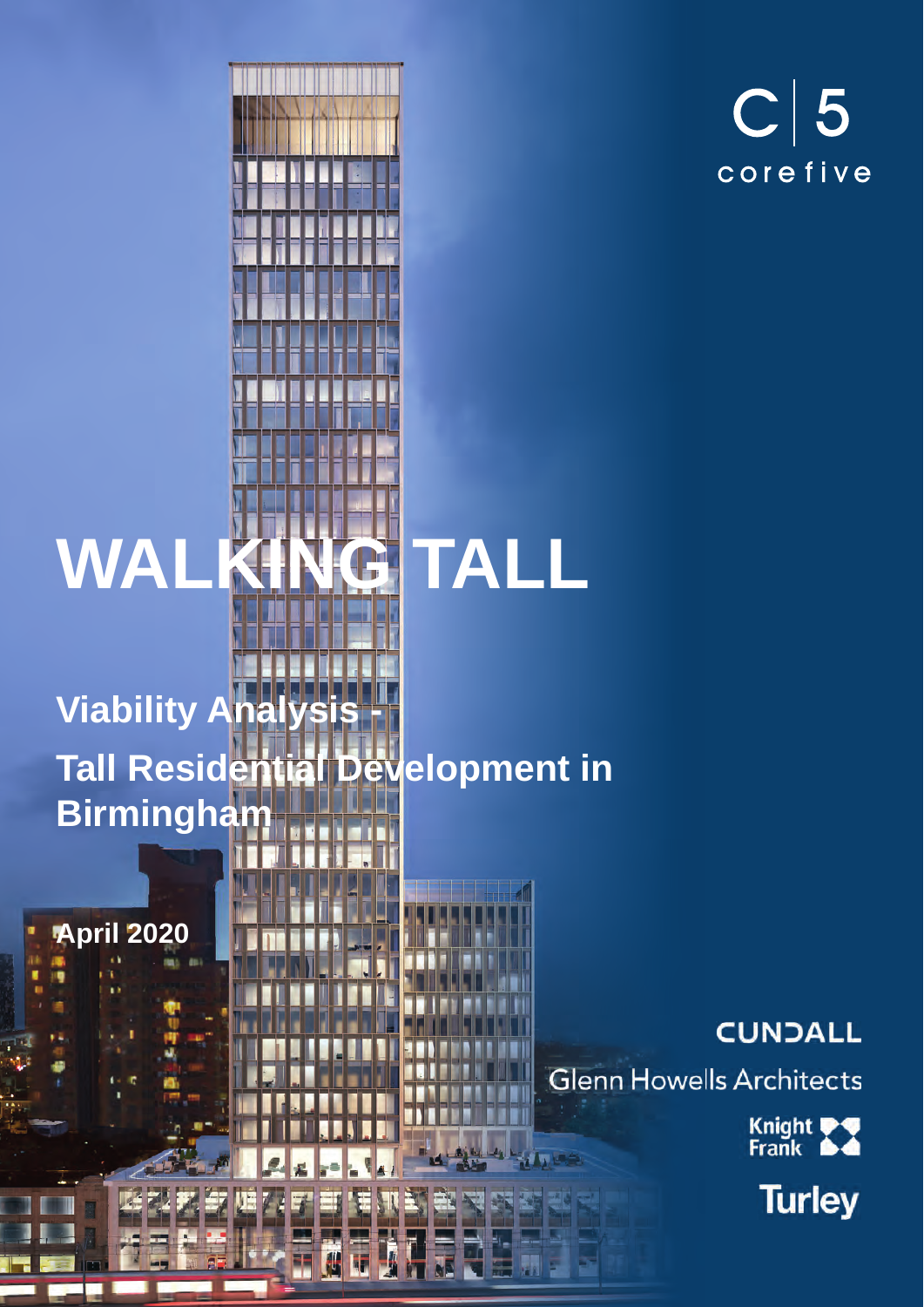#### **Introduction**

Tall buildings are complex, risky and visible. Birmingham has a once in a generation chance to make its changing skyline a success, therefore it is imperative that the right team is in place to deliver them. At the time of writing there are 17 projects either in planning or on site that exceed 25 storeys (see Figure 2), and myriad more residing in drawing format on the desks of consultants across the city as densification gathers apace.

Yet despite the appetite for reaching further into the Birmingham sky evidently voracious, the conversion rate is low. It is not a question of endeavour or desire, but one of commercial viability coming under increasing pressure from land values and the fine margins of building tall in a regional city. Ultimately, success is reliant upon achieving a balance between revenues and cost particularly in light of the pressure being brought by increasing land rates (see Figure 1). Each of these must be met through careful consideration of quality and meeting key metrics for an efficient design.

With sales / rental values, planning requirements and end user expectations providing constraints before the design of a tall building is even considered, Figure 3 outlines the key design metrics that should be targeted in order to optimise viability during the feasibility, design and construction stages. This forms the basis of this article, with each reviewed in turn.



*Figure 1 : Sales value versus input costs (land and construction costs)*

**SOURCES: KNIGHT FRANK (FOR LAND DATA), RICS BUILDING COST INFORMATION SERVICE (FOR BUILD COST DATA), OFFICE OF NATIONAL STATISTICS (FOR SALES REVENUE DATA)**

2015 2016 2016 2017 2018 2019

#### **THE AGENT'S VIEW**

0%

In 2013, we were seeing land prices averaging around £12,000 to £16,000 per unit; today we are seeing prices in excess of £36,000.

Birmingham continues to outperform many parts of the UK in house price growth, with some best in class open market developments now being priced at £450/ft² NIA. We forecast that residential property prices in the West Midlands will rise by 13% over the next five years.



*Figure 2: Tall buildings in Birmingham granted planning approval since 2015*

**SOURCE: TURLEY**

**Year Planning permission granted (or application submitted, if not yet approved)**

### Notes

"Tall" in this context refers to buildings at least 25 storeys. Residential only (commercial excluded). Includes developments within Birmingham city centre (inside ring road).

\* Resolution to grant planning permission (section 106 not yet signed)

\*\* Extant permission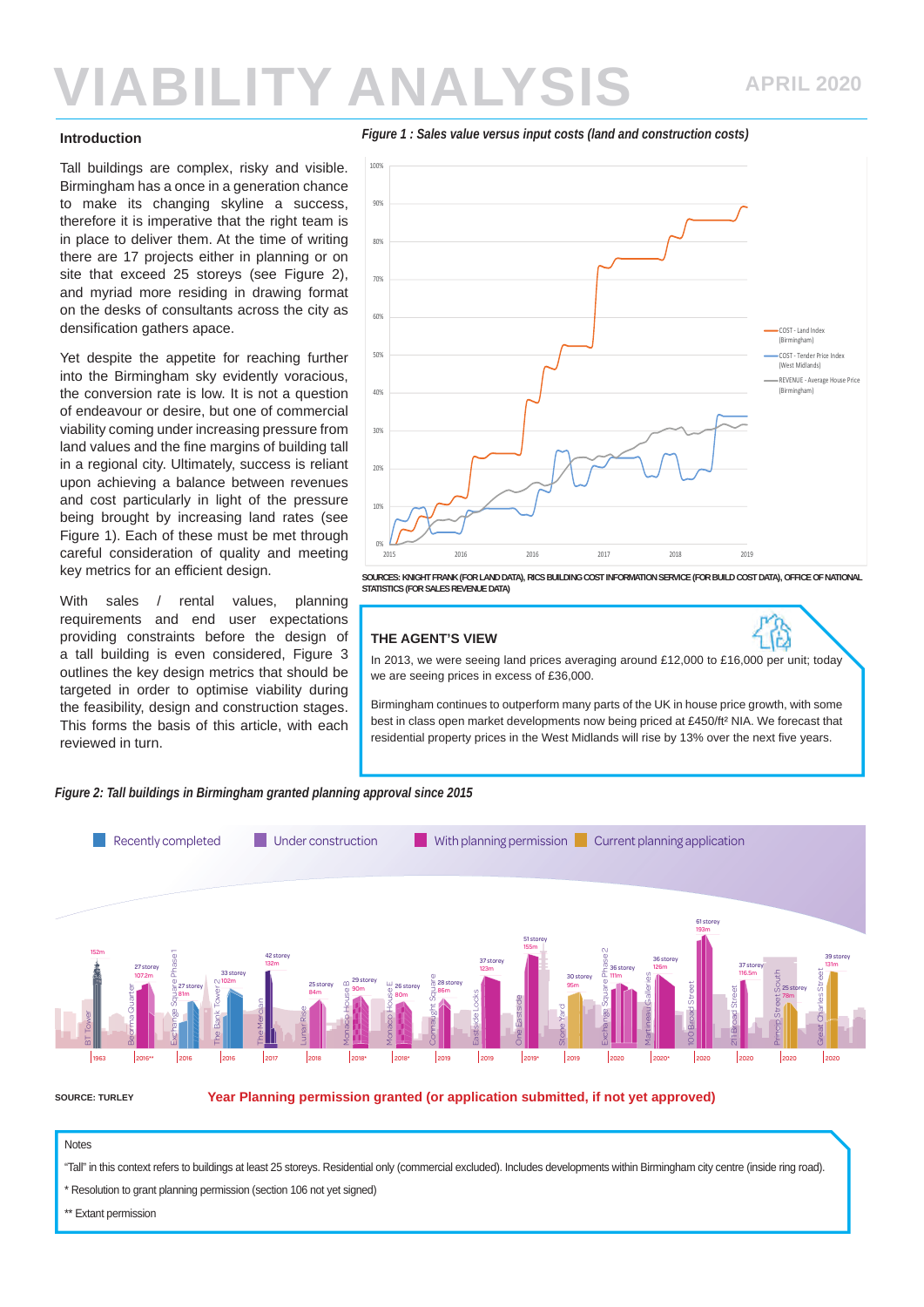### **APRIL 2020**



### **Planning Context**

The primary planning guidance for tall buildings in Birmingham is set out in 'High Places' published in 2003 by Birmingham City Council (BCC). This guidance allows tall buildings to be generally located within a defined Central Ridge Zone where development can 'emphasise the city's topography or help create a memorable skyline' (see Figure 2). The guidance also supports tall buildings that mark the sense of arrival to the city centre, terminate a key view or are nearby to major public transport interchanges.

With ambitious plans for growth and increasing pressure to densify outside of the Central Ridge Zone an updated planning and design framework is anticipated, and should be one that provides the tools to robustly promote and assess tall buildings across the city. This should give clarity to developers and provide a basis for constructive dialogue on key design matters at the preapplication stage.

The key planning challenges in Birmingham are:

- Demonstrating design quality relationship to viability and construction certainty, whilst ensuring a positive impact on the skyline
- Microclimate issues modelling of wind conditions to avoid pedestrian safety concerns
- Daylight/sunlight/overshadowing early testing to avoid later objections
- Townscape and Heritage agreement on key views and rigorous assessment including input from Historic England (where appropriate)
- Aviation safeguarding addressing potential interference with Birmingham Airport's radar and other systems

### **THE ARCHITECT'S VIEW**

With the anticipated growth in Birmingham, coupled with the impact of climate change, the city needs a robust, sustainable criteria for justifying  $\mathbb{Q}^{\mathbb{M}}$ building tall. They must carefully consider their physical, social and environmental impact.

Tall buildings can be justified as locators, markers, way finders or gateways, which can start to map the dense urban fabric of Birmingham. Identifying the role and contribution of tall buildings as part of a joined-up vision for the city is needed more now than ever before.



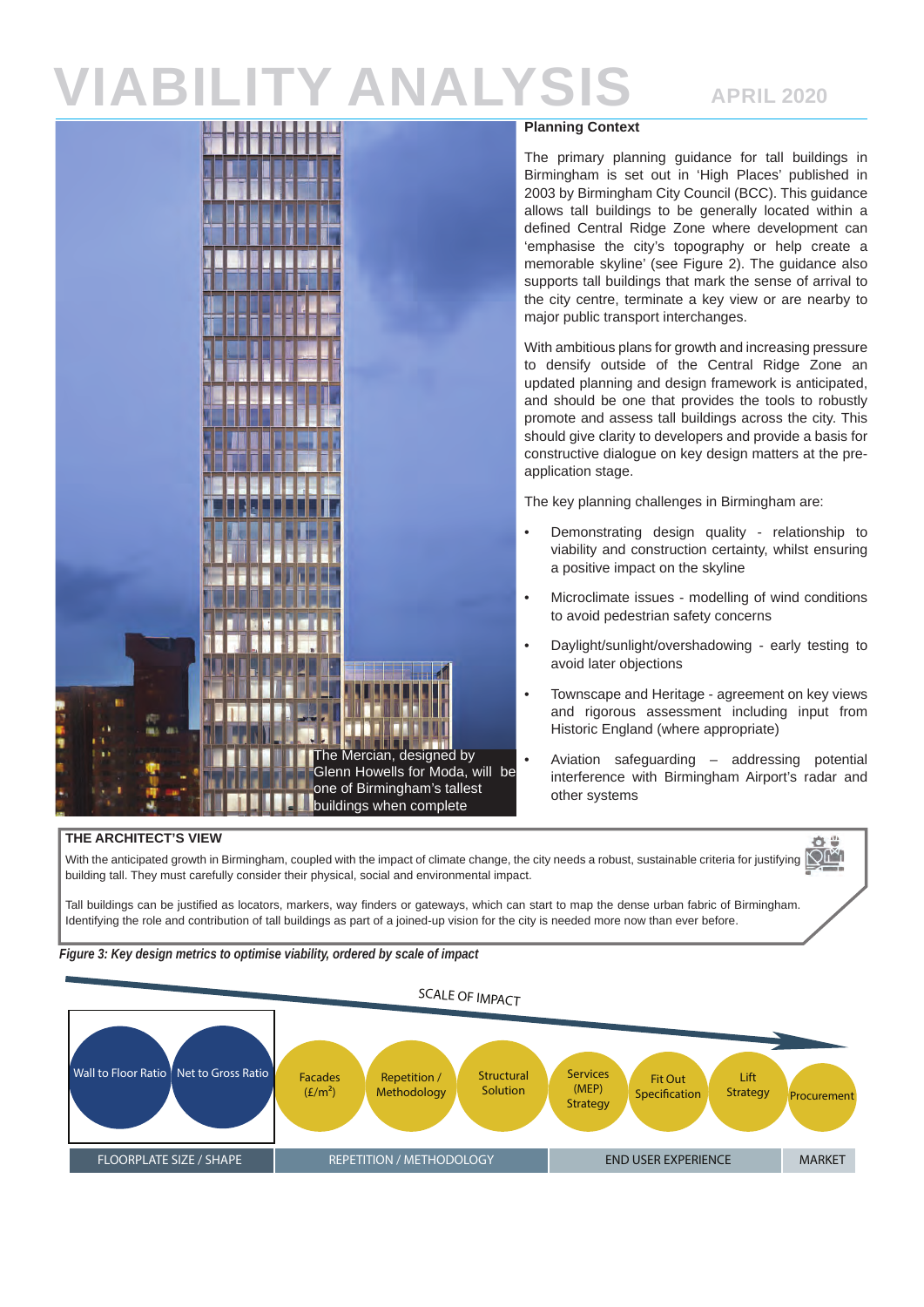### **Wall:Floor Ratio**

Wall:floor ratio – the quantity of external wall per unit of floor area – is intrinsically linked to shape, form and efficiency. A wall: floor ratio within the range of 0.40-0.55 is essential in keeping façade costs – which are typically up to 20% of construction costs for tall buildings – to an optimum.

In comparison, this range could extend to 0.60+ when considering a tall building in London due to the flexibility offered by increased sales values. In Birmingham this critical design metric must be subject to finer margins in order to address the viability appraisal. (See Figure 4 below).

### **Storey heights**

In addition to building shape and proportions, target storey heights of a maximum 3.0m are central to achieving the target wall:floor ratio. Notably, this has the supplementary benefit of reducing overall building height, affording the luxury of lowering capital costs or including additional storeys; as an example, a 0.1m decrease in storey height across 30 storeys allows for the inclusion of one additional storey, and the additional revenue this brings, for no increase in overall building height.

Any increase in wall: floor ratio is compounded by a consequential impact on building services. An increased envelope area leads to increased solar gain, influencing the requirement for potentially costly solar control measures.



### **Floorplate size**

Figure 5 below demonstrates how wall:floor ratio can vary by building shape. Circular floorplates provide the most efficient wall:floor ratio, but do not perform as well as more conventional shapes in respect of net:gross ratio and are more costly and time consuming to fit out. Floorplate size is of equal importance. Highlighting this are buildings B and C; whilst relatively similar in shape, the wall:floor ratio is significantly increased by the smaller typical floorplate size of C. As with all key design metrics, there is an optimum to be found for residential developments to ensure adequate depth of units and avoid adversely affecting the net:gross ratio through addition of inefficient core and circulation space.

In addition to influencing the wall:floor ratio, floorplate size dictates the number of apartments that can be accommodated per core. What constitutes the optimum will vary by building shape, however a sub-optimal floorplate will either struggle to accommodate the requisite number of apartments per core to achieve optimum viability, or truncate the average unit size leading to an increase in  $E$ ft<sup>2</sup> NIA. This, in addition to giving a less efficient net:gross ratio due to the proportion of core area to floorplate, will negatively impact viability and constrain subsequent rationalisation of design.

#### *Figure 5: How wall-to-fl oor ratio varies by building shape*

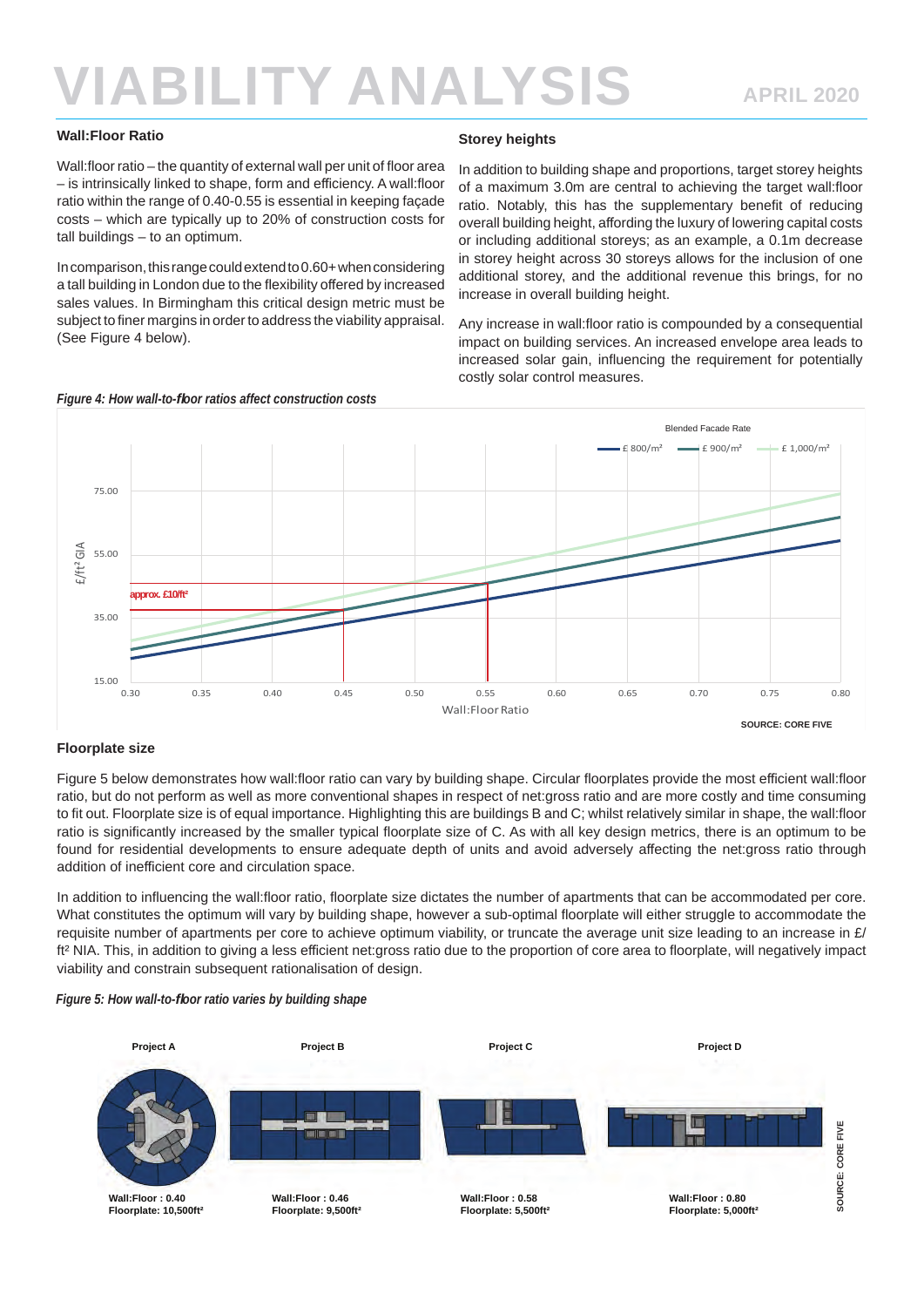#### **Net:Gross Ratio**

the net:gross ratio of residential amenity space allocation achieves developments, however an inherent the optimum balance between added consequence of building tall is reduced value / marketability and NIA:GIA. floor plate efficiency; additional structure to resist wind loads, increased Further challenges to NIA may core sizes, lift provision, plant space materialise in the near future as and and riser size requirements all impact Net Internal Area (NIA). A ratio of inclusion of two stair cores in tall 80% should be targeted on a typical buildings mandatory, and net zero floorplate, though this is challenged as carbon residential buildings necessitate height increases (see Figure 6).

Beyond the 'official' skyscraper yardstick of 100m in height (circa 33 storeys), intermediate plant space review every element - from wall is likely due to excessive vertical thicknesses to circulation, plant, lift distribution distances, potentially losing NIA whilst adding to shell and the NIA:GIA ratio. The magnification core costs.

Build-to-Rent models typically see have an experienced design team lower overall NIA:GIA than other able to constantly refine and optimise residential schemes due to amenity the design. For context, a 1% NIA provision, which whilst being central to improvement across 30 storeys with the model increases £/ft² NIA.

A number of factors influence It is therefore important to ensure

when building regulations make the thicker wall insulation. This may reduce NIA by 2% to 4%.

Design teams should meticulously potentially and riser requirements - to maximise effect of decision making on tall buildings means it is essential to target sales values of £450/ft<sup>2</sup> can result in circa £1m additional income.

*Figure 6: Typical net to gross ratio per floor as number of storeys increases*



#### **Façades**

is to select a repetitive system with air quality issues, though this can the requisite aesthetic, thermal and introduce the requirement for additional acoustic properties. A solid:glass mechanical ventilation and removes ratio of 70:30 is optimal to mitigate tenant flexibility. Whilst dictated by the requirement for solar control e.g. site location, openable windows are interstitial blinds, though this isn't ideal the optimum from both a cost and end architecturally and inhibits natural light. user perspective, providing a solution

Alternative options include changing height can be identified. building orientation, shading via providing other means of solar control, £1,000/m². but the solution is to mitigate through passive means i.e. building fabric rather than mechanically. Recent examples in Birmingham have seen inward-opening windows screened by perforated panels to avoid wind effects.

The challenge regarding facades A sealed façade mitigates noise and to avoid the impact of wind velocities at

window reveals or a specification of Buildings with fewer than 30 storeys unitised façade capable of mitigating can consider non-unitised alternatives, solar gain to avoid the requirement for whereas anything taller will typically cooling. From a cost perspective, it is require a fully unitised system. Whilst important to assess the implications a unitised façade in London would be of increased reveal depths or façade anywhere from £1,000 to £1,500/m², specification against the cost of in Birmingham this reduces to £900 to



### **THE MECHANICAL AND ELECTRICAL ENGINEER'S VIEW**

 $\circledast$ 

Controlling solar gain is vital to reducing summertime thermal comfort issues, especially where noise / air quality issues exist. A 70:30 solid:glass ratio (certainly no higher than 60:40) for the east, south and west elevations is optimal. Ideally, external shading should be provided; whilst internal blinds control glare effectively, they are less effective at controlling solar gain, making external or interstitial blinds on southerly facing facades the ideal. For net zero carbon buildings the optimum glazing ratios are 25% on the southern, no more than 20% on the east/west and as little as possible on the northern elevations.

### **APRIL 2020**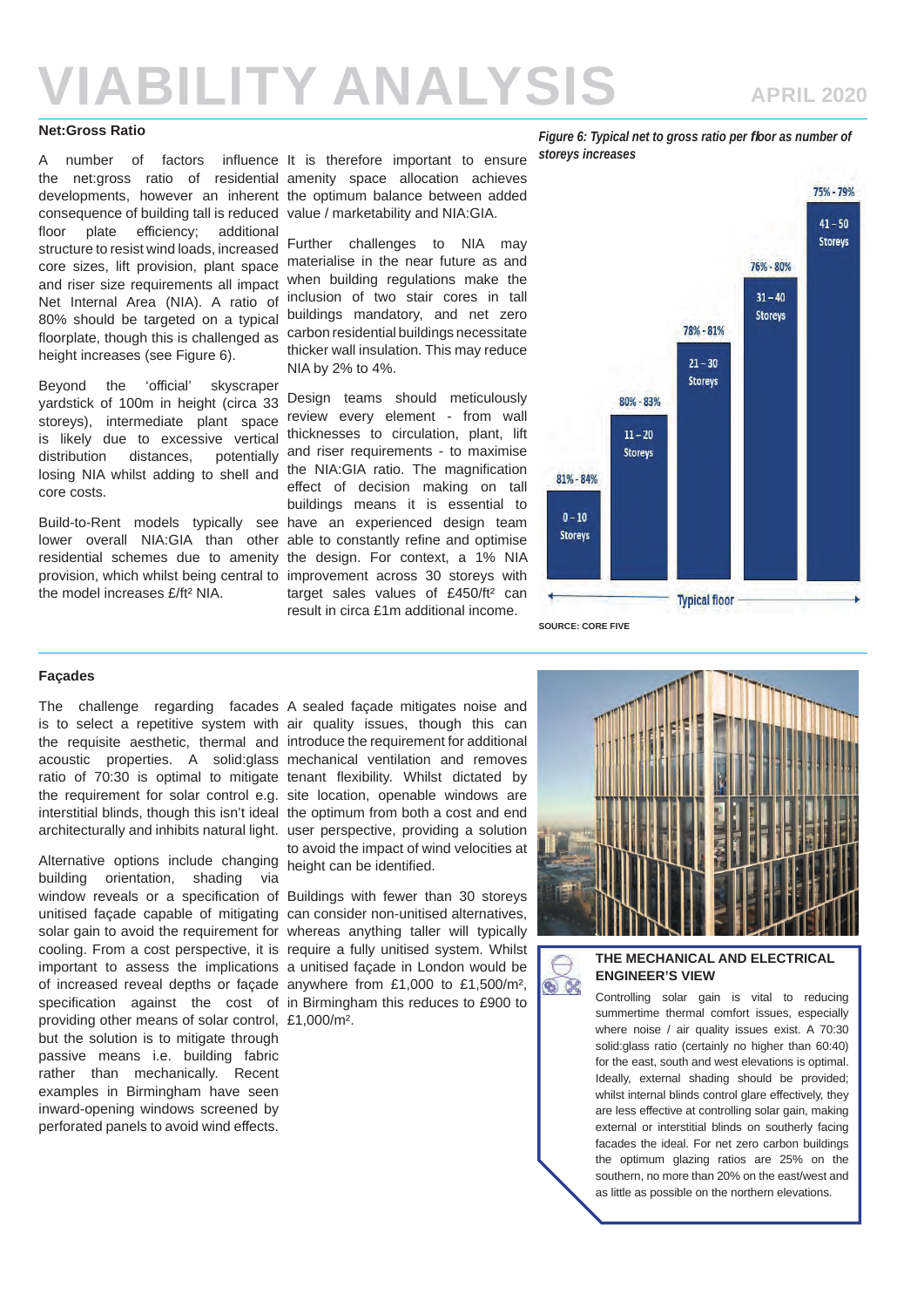B

### **Repetition And Methodology**

### **THE STRUCTURAL ENGINEER'S VIEW**

The repetitive floor cycle defines a large portion of the critical path. Consideration needs to be given to optimise cycles. Additional blade walls off a central core provide an efficient way to improve the overall stiffness of the building, but can impact distribution of materials around a floorplate. Whilst post-tensioned slabs can be a main contractor concern with an additional trade and lengthening cycle times, typically requiring an additional day on the floor cycle, they do reduce overall storey heights.

funders, requirement to commit to a large most efficient construction methods. number of units in one go (unlike similarly sized phased low rise developments) where a large number of units are released to market at a similar point in time and the inherent market risks of building contracts spanning across such durations can perturb many.

Whilst fully volumetric modular solutions disruption? Has the façade been designed often drive certain product (unit mix), to accommodate standardised unitised structural and architectural compromises panel sizes with maximum repetition? Has that are typically only acceptable for a the building been designed to accommodate small proportion of towers, the need for bathroom pods?

A common barrier to building tall is speed and repetition means that localised programme; the additional preliminaries prefabricated solutions are often used costs associated with lengthy build wherever possible and the boundaries are durations, delay in investment returns for constantly being pushed on this to find the

> The major opportunity of tall buildings is economy of scale. Design should take advantage of this through widescale repetition, speed and consistency of fit-out. Do the floorplates repeat? Does vertical distribution stack? Do the floorplate lavouts minimise frame and upper floor cycle

### **Structural Solutions**

buildings in the Birmingham market.

From a cost perspective, shear walls are For example, a core and single blade wall layout led, with architecture reacting to structural layout compartmentalised by blade walls. constraints. Where architectural layouts dictate structural design, this can lead to a sub-optimal frame solution.

The size, proportions and external pressures on tall Figure 7 is based on a parametric design exploring buildings dictate a significant structural response, the structural configuration for a square floorplate which for a residential tenure is almost universally of circa 7,000ft<sup>2</sup>. This illustrates the compromise a reinforced concrete frame. Such structures are (% increase / saving in concrete volume) to be costly and, built traditionally, slow to construct; quantified and allows other factors such as floor their optimisation is central to the viability of tall cycle issues and imposition on the residential layout by blade walls to be assessed holistically.

significantly more costly than columns, remove becomes more efficient than a standalone core and flexibility from the end user, slow floor cycles and associated columns in terms of overall concrete add weight. Beyond certain tipping points in respect volume beyond approximately 29 storeys, but any of height, however, they become a necessity benefit may be offset by the lengthened floorplate (see Figure 7). Our research indicates that tall cycle and difficulty of distributing unitised curtain buildings in Birmingham should be structurally walling and bathroom pods around a floorplate



### **THE ARCHITECT'S VIEW**

A key part of this approach requires an in-depth understanding of the structural strategy from the outset. The stability provided by a central core on say a 26m x 26m floorplate with apartments wrapped around helps minimise lateral distribution of services from risers to individual units, all contributing to efficient design. Stacking services, structure and layouts creates further efficiencies and help prioritise costs in areas which add value.

#### **THE STRUCTURAL ENGINEER'S VIEW**

A baseline of a reinforced concrete frame with a central core for a residential tower may be the optimal solution when viewed against cost,prorgramme and supply chain.

As height and slenderness increases, second order effects such as axial shortening and dynamic response to wind loads become key constraints governing design.

Efforts should be made to reduce structural mass at each floor level. This would typically be achieved through increasing strength in vertical elements, controlling floor slab spans or introducing post-tensioned slabs. Aside from reducing material volumes, reduced frame weight will have a beneficial impact on substructure costs. Birmingham benefits from shallow sandstone across large parts of the city centre, allowing for relatively efficient piled foundation designs.

*Figure 7: Optimal core and shear wall layouts and associated tipping points*

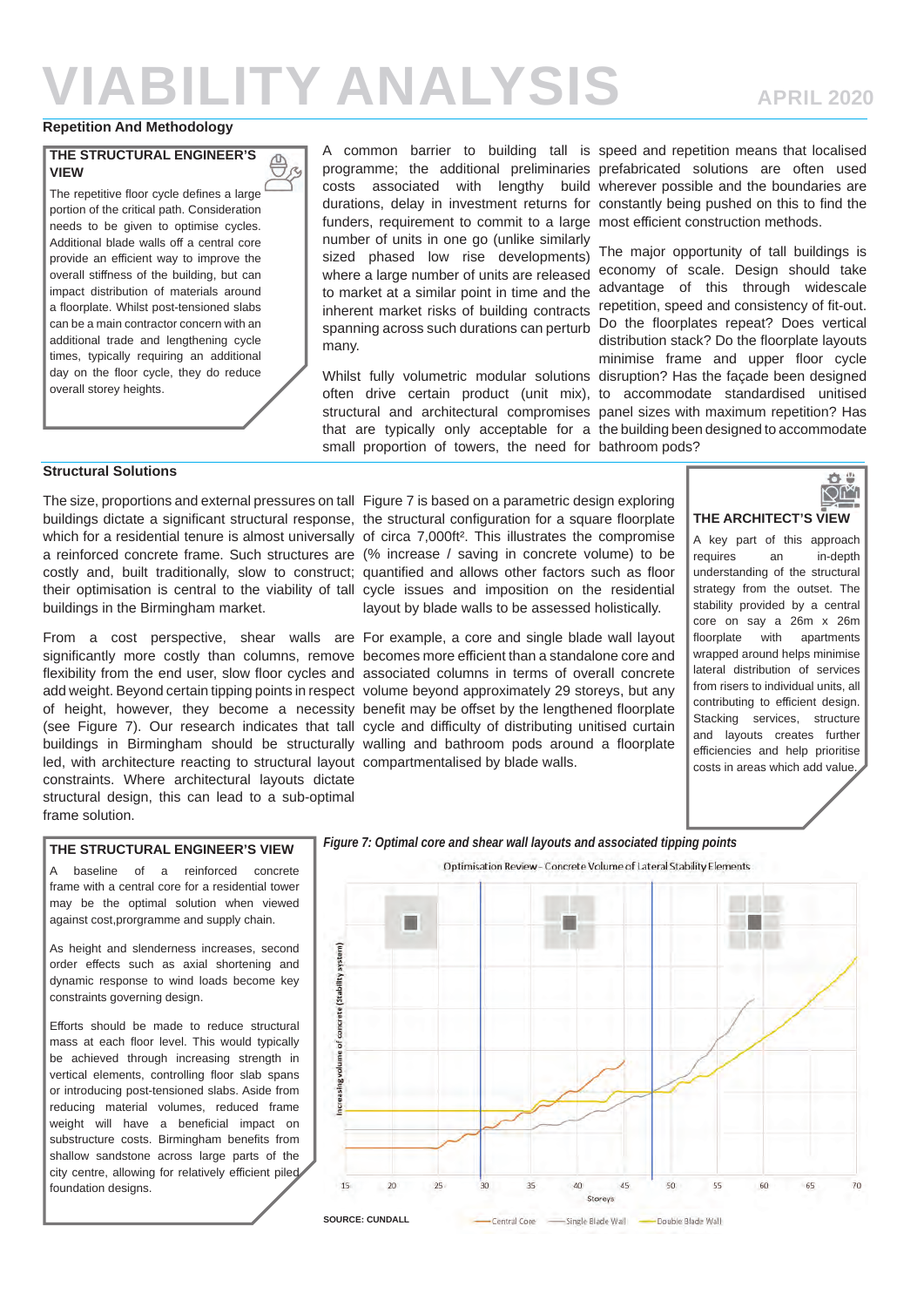### **Services (MEP) Strategy**

With the potential for MEP services and lifts to account for circa 20-30% of total construction costs, the means of heating and cooling the building, adequately mitigating solar gain and providing ventilation where facades are potentially sealed in a noisy city centre environment suffering from air quality issues, is pivotal to a tall building being viable in Birmingham.

The major issue typically encountered is thermal comfort, though this can be overcome by introducing purge ventilation to sealed facades. Several developments are now adopting a decentralised all-electric strategy for heating, hot water and kitchen hobs, which improves net:gross efficiency, while offering some cooling to prevent overheating. Cost of electrical distribution also increases with height.

Central plant systems for buildings over 60m high (circa 20 storeys) increase in cost due to pressure breaks through hydraulic separation and a general increase in the pressure rating and relief of pipework. Typically, separation will be at circa 60m but could be as high as 100m, though this may not be cost effective. Additional cost is encountered through increased electrical distribution and enhanced protection via sprinklers and wet risers.

#### **THE MECHANICAL AND ELECTRICAL ENGINEER'S VIEW**

Traditional central plant with gas-fired CHP and boilers is being superseded by lower electric grid carbon factors. Direct electric heating however is more costly to the end user than electric heating generated via heat pumps and requires larger electrical utility infrastructure, which may be a sitespecific factor if limited by available capacity. Whilst direct electric heating is currently cheaper from a capital cost perspective, heat pump technology is becoming increasingly viable and cost effective

Looking to the immediate future, localised, holistic HVAC and domestic hot water heat pumps can help meet the requirements of zero-carbon buildings on their own, without a requirement for central plant and saving riser and plantroom space. These use electric heat pumps within the MVHR unit to heat the apartment fresh air supply and domestic hot water. Whilst cooling is not ordinarily commercially viable for residential developments in Birmingham, a significant amount of cooling (or rather overheating mitigation) can be generated as a by-product of summer domestic hot water generation, thereby also mitigating solar gain issues.

This overheating mitigation can be used as a solution to apartments with noise and/or air quality issues which causes facades to be sealed, and without having to resort to full cooling solutions. This emerging technology has been market tested on Birmingham high rise schemes with such issues and has proved cost effective and capable of meeting all design targets, including summer-time thermal comfort without needing to open windows facing busy roads. Consideration will however need to be given to the façade and, in particular, air permeability.

### **Fit-Out Specification**

 $\circledast$ 

Whilst differences in labour rates and issues surrounding material delivery costs see increased installation rates in London, our analysis of the London and Birmingham markets points to specification levels (and hence supply costs) being the key cost differentiator regarding fit-out.

It is therefore essential to align fit-out specification with sales / rental values in order to ensure suitability and viability for a particular market.

Examples of specification differences are shown in Figure 8 below. It should be noted that Birmingham does not currently tend to see significant cost differences in specification levels between open market and Private Rented Sector (PRS) schemes.

*Figure 8: Fit Out Comparisons (Birmingham / London)*

|                                          | <b>FINISHES</b>                                                                                                                                                                                                                                                                                                                                                                                                                         | <b>FITTINGS</b>                                                                                                                                                                                                                                                                                                                                                                                                                                                                             | <b>TECHNOLOGY</b>                                                                                                                                                                                                                                                                                                                                                                                                                                  |
|------------------------------------------|-----------------------------------------------------------------------------------------------------------------------------------------------------------------------------------------------------------------------------------------------------------------------------------------------------------------------------------------------------------------------------------------------------------------------------------------|---------------------------------------------------------------------------------------------------------------------------------------------------------------------------------------------------------------------------------------------------------------------------------------------------------------------------------------------------------------------------------------------------------------------------------------------------------------------------------------------|----------------------------------------------------------------------------------------------------------------------------------------------------------------------------------------------------------------------------------------------------------------------------------------------------------------------------------------------------------------------------------------------------------------------------------------------------|
| <b>BIRMINGHAM</b><br>£350 - £450 / $ft2$ | Metal studwork with plasterboard and<br>⋗<br>paint finish<br>Proprietary primed / site painted or<br>laminated entrance door, proprietary<br>ironmongery, painted internal doors<br>50% ceramic tile coverage to<br>⋗<br>bathrooms (standard range)<br>Carpet to bedrooms, off-the-shelf<br>⋗<br>laminate / timber effect vinyl flooring<br>to other areas<br>⋗<br>Plasterboard ceiling with paint finish                               | Proprietary kitchen units, composite<br>⋗<br>worktop, splashback with<br>undermounted stainless steel sink and<br>mixer taps<br>Proprietary wardrobe with laminated<br>➤<br>finish doors to master bedroom only<br>including high level shelf and hanging<br>rail (secondary by purchaser)<br>Proprietary vanity unit with integrated<br>⋗<br>ceramic basin<br>Mirror only, bathroom storage<br>⋗<br>excluded<br>Glass shower screen<br>⋗                                                   | $\triangleright$ Heating via electric panel heaters with<br>heated towel rail in bathrooms<br>$\triangleright$ Cooling - None<br>$\triangleright$ White plastic switches and sockets<br>$\triangleright$ Pendant lighting generally, LED spotlights<br>to kitchens and bathrooms only<br>$\triangleright$ Local rocker switches<br>$\triangleright$ Data cabling to living room only for<br>video, TV, telephone and superfast<br>broadband        |
| <b>LONDON</b><br>£800 - £1,000 / $ft2$   | Metal studwork with plasterboard and<br>⋗<br>paint finish<br>$\triangleright$ Timber veneered hardwood entrance<br>door, medium quality ironmongery,<br>painted internal doors<br>100% ceramic tile coverage to<br>$\blacktriangleright$<br><b>bathrooms</b><br>$\blacktriangleright$<br>Good quality carpet to bedrooms, off-<br>the-shelf engineered timber flooring to<br>other areas<br>Plasterboard ceiling with paint finish<br>⋗ | Medium-quality kitchen units,<br>⋗<br>silestone worktop, splashback with<br>undermounted stainless steel sink and<br>mixer taps<br>Fitted wardrobe with mirror or veneer<br>$\blacktriangleright$<br>finish doors to master bedroom only<br>including high level shelf and hanging<br>rail (secondary by purchaser)<br>Porcelain vanity unit with integrated<br>⋗<br>ceramic basin<br>Overhead bathroom storage including<br>➤<br>mirror and lighting<br>Frameless glass shower screen<br>⋗ | $\triangleright$ Wet underfloor heating with electric<br>underfloor and heated towel rails in<br><b>bathrooms</b><br>$\triangleright$ Cooling - None, other than penthouses<br>$\triangleright$ Stainless steel switches and sockets<br>$\triangleright$ LED spotlights and downlighters<br>throughout<br>$\triangleright$ Local dimmer switches<br>$\triangleright$ Data cabling to all rooms for video, TV,<br>telephone and superfast broadband |



Branded appliances, kitchens and sanitaryware are not drivers for rental tenants in the same way they may be for the owner-occupier market. For the rental market, it is functionality and durability that is key; not only for convenience but also when taking into consideration the lifespan and replacement costs of these items

**SOURCE: CORE FIVE**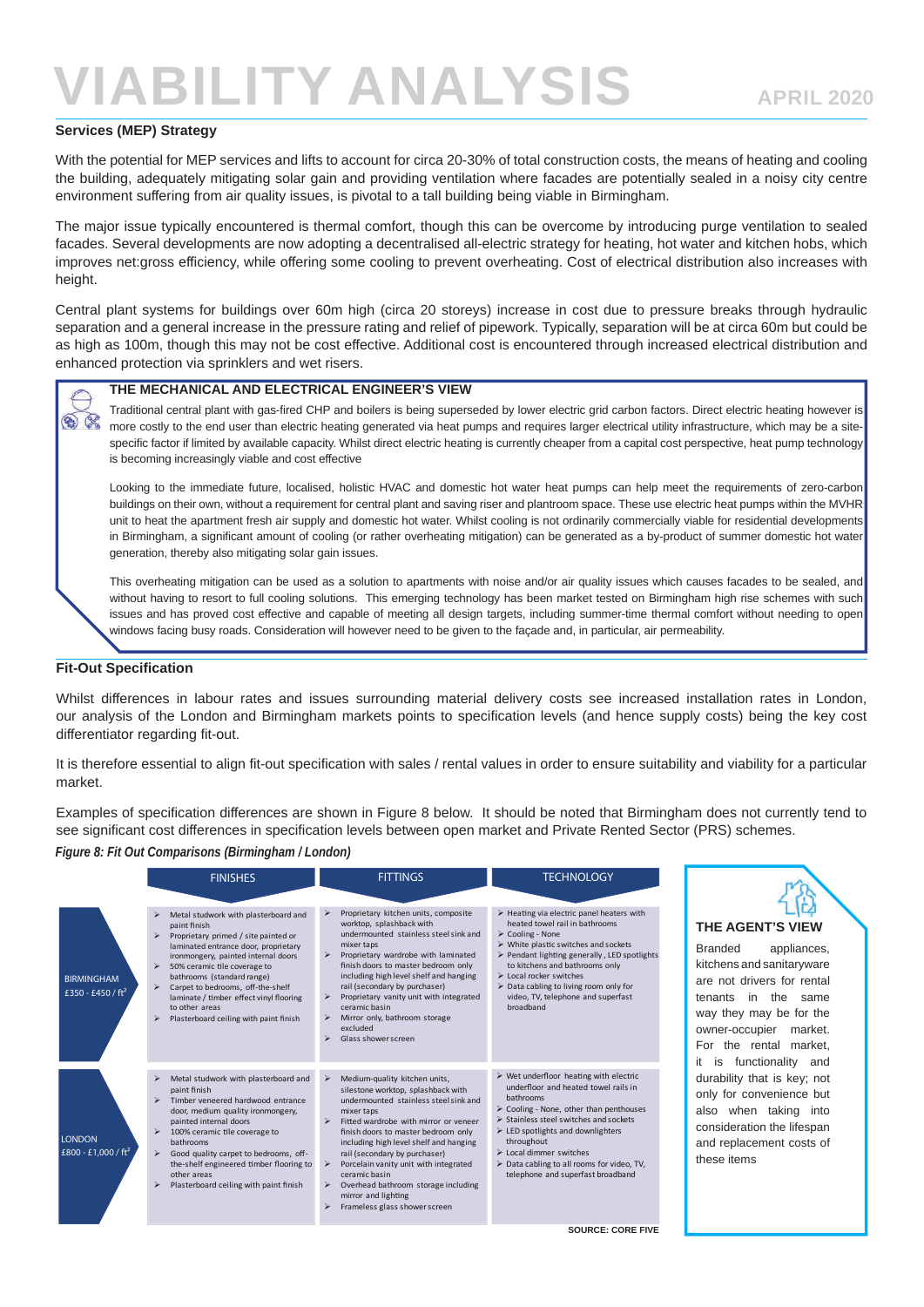### **Lifting Strategy**

The benefit of giving early consideration to a tall building's vertical transportation strategy is twofold; finding the optimum balance between the number of lifts and lift speeds will minimise capital costs whilst offering acceptable waiting times to the building populace, and will have a significant bearing on the attainability of the aforementioned target net:gross ratio of 80%.

Whilst lift traffic analysis can be used to determine the optimum number of lifts relative to waiting times, this needs to be balanced with sales values. Lifting strategy (and what is deemed to be an acceptable waiting time) needs to be considered as part of an initial brief due to the significant impact on core sizes and therefore NIA:GIA.

For example, the simulated building profile modelled in Figure 9 indicates that for this example building greater than three lifts are required typically above 35 storeys. This however is unlikely to be viable from a commercial perspective as the NIA:GIA, which already diminishes with height, is further impacted by introducing more lift cores. This could be mitigated by zoning the building into low-rise and high-rise groups of lifts. By adopting this approach, floorplate efficiency can be improved to the high-rise core by reducing the number of lifts servicing these levels.

The table (below) suggests the following approximate tipping points with regard to building height. Knowledge of such tipping points can improve viability by exploiting height within these technical parameters.

| Approximate 'tipping points' |                                                                  |  |  |
|------------------------------|------------------------------------------------------------------|--|--|
| 20 storeys                   | Hydraulic separation <i>i.e.</i> pressure breaks within pipework |  |  |
| 25 storeys                   | Increase from 2nr to 3nr lifts                                   |  |  |
| 30 storeys                   | Single blade wall structural layout, unitised curtain walling    |  |  |
| 33 storeys                   | Lift machine room required above lift shaft                      |  |  |
| 37 storeys                   | Double blade wall structural layout                              |  |  |
| 40 storeys                   | Possibility of 4nr lifts                                         |  |  |

#### **THE VERTICAL TRANSPORTATION ENGINEER'S VIEW**

There is a common misconception that faster lifts are required for tall buildings. For the purposes of this article, a lift traffic calculation has been carried out for a theoretical building with a typical floorplate containing a mix of 10 varying sized apartments, a storey height of 3m, and following the guidance provided in CIBSE Guide D:2015 applying a number of typical assumptions. Obviously every building is different and requires its own lift analysis.

When setting a lift strategy key considerations include:

- Whilst increasing lift speed can increase the height capability for a certain quantum of lifts, the increase in height offered by the increase in speed is typically only one or two additional floors before waiting times become an issue. The cost increase caused by this increase in lift speed is likely to outweigh the benefit of adding these floors.
- Buildings above approximately 33 storeys (100m) typically require a machine room above the lift shaft.
- Buildings above 40 storeys could require 4nr lifts, significantly increasing lift core size.

Figure 9 shows the lift speed required versus increasing building height e.g. two lifts could be suitable for up to 27 storeys, and three lifts up to 37 storeys.

*Figure 9: Lift size/speed versus number of storeys*





**APRIL 2020**

SOURCE: CUNDALL **SOURCE: CUNDALL**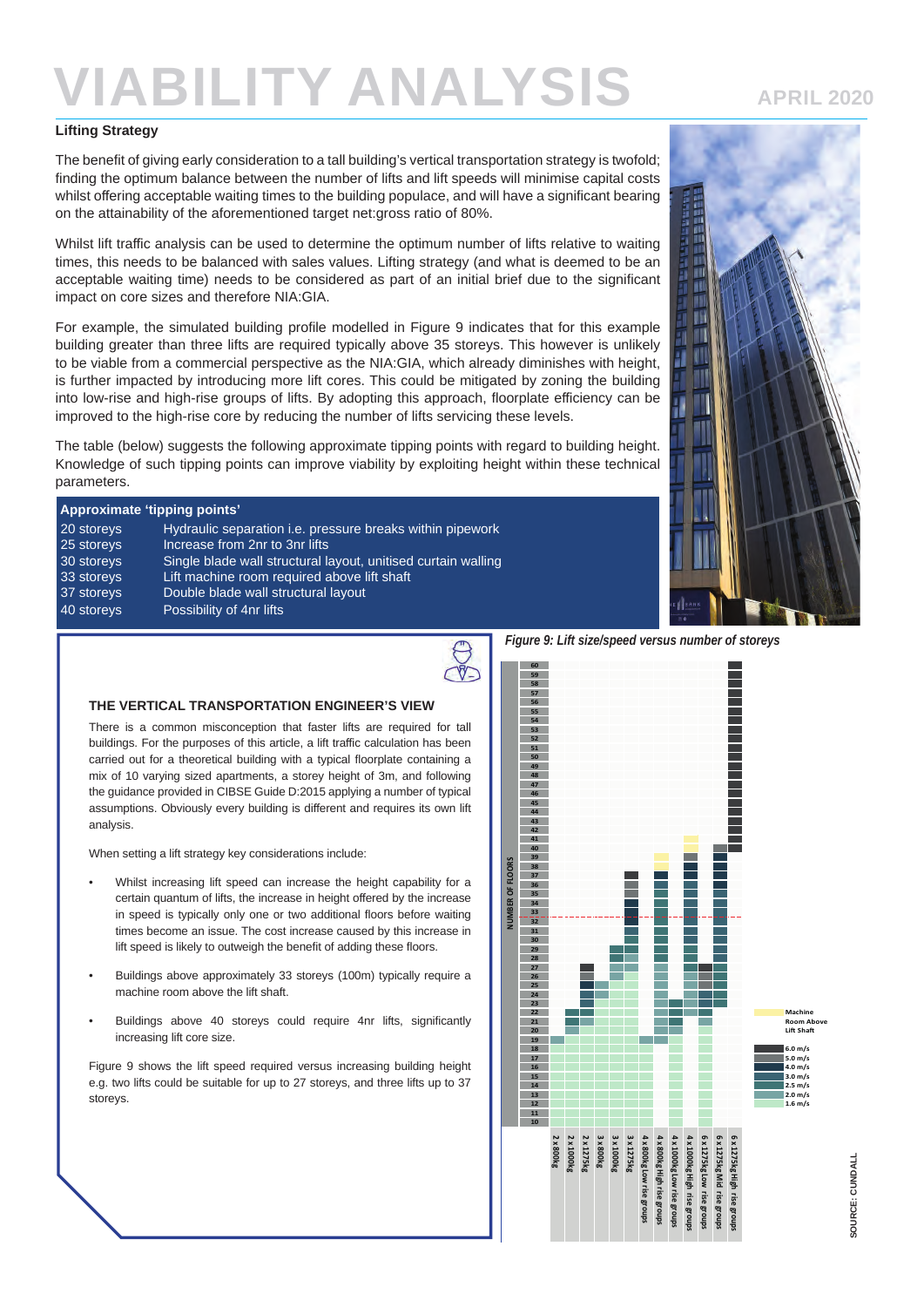#### **Concluding remarks**

Tall buildings, by their physical scale, complexity and quality requirements, are costly. Their role in acting as key way finders, attracting tourists and encouraging an increase in surrounding development are some of the primary benefits of high quality landmark buildings.

That said, beyond certain 'tipping points' at which additional technical considerations come into effect, the overall £/ft<sup>2</sup> of a tall building will increase and floor plate efficiency will decrease. Figure 10 outlines anticipated £/ft<sup>2</sup> GIA costs for tall residential buildings in Birmingham.

Whilst tall buildings have historically been more prevalent in London they are now more commonplace in regional cities, including Birmingham, where the challenge of achieving viability is all the greater and parameters applied to key design criteria must be tightened accordingly.

By adhering to the design principles set out within this article, considering and rationalising each at the outset of the project, inherent constraints can be mitigated to the greatest possible extent and viable tall buildings accomplished. To achieve this amid the further constraints of sales values and planning requirements in Birmingham, building tall requires an engineering led solution combined with skilful and sensitive architecture that responds to the place.

The introduction of net zero carbon targets and the regulatory implications for residential developments in a post-Grenfell world will put build costs under additional pressure, further highlighting the necessity of maximising design efficiencies and adopting an engineering led approach to maintain viability.

There is however the question of procurement when looking to further improve viability. Whilst this article has principally addressed the optimisation of tall buildings from a design and construction perspective, the procurement of tall residential buildings plays a crucial role in successfully marrying the client's key objectives of time, cost and quality. Coupled with this, contractor pipeline, capacity and capabilities at a point in time dictates the market's approach to risk and therefore influences the selected route.

Contractors in the region are getting to grips with building tall, and new entrants are providing alternatives to what has traditionally been a two-stage or negotiated process. Teams are now considering alternative hybrid procurement routes. Whilst allowing for early specialist input, thereby reducing design risk, a hybrid two-stage method can provide up to two thirds cost certainty at the end of the first stage, a proportion often sought by investors.

A schemes attractiveness to the market via the combination of client body, future pipeline, consultant team, equitable risk allocation, optimised design and site particulars / logistics will also ensure competition and contractor interest. Ultimately, the most appropriate procurement route will need to be determined on a project by project basis and, having already optimised the design to the greatest extent possible, procurement offers a further final opportunity to improve viability.

### **THE ARCHITECT'S VIEW**

We know denser, compact cities lead to better transport accessibility; this, in turn, means better access to workplaces, reduced congestion and fewer carbon emissions, thereby providing the opportunity for more sustainable places.

Òë ЮĹ

Though taller buildings have an inherently higher embodied energy, they need to strive for much greater resilience, lower energy in use and last long enough to justify their need.

The delivery of tall buildings demands a holistic approach to design, and Birmingham should adapt the guidance on tall buildings from the Design Council and Historic England as part of assessing forthcoming proposals so that they may be delivered sustainably and responsibly.

Tall buildings will play a vital role in shaping Birmingham as a global city and redefining its skyline, so these research case studies will help us to address the challenges in a more informed approach.

*Figure 10: GIA costs for tall residential buildings in Birmingham*